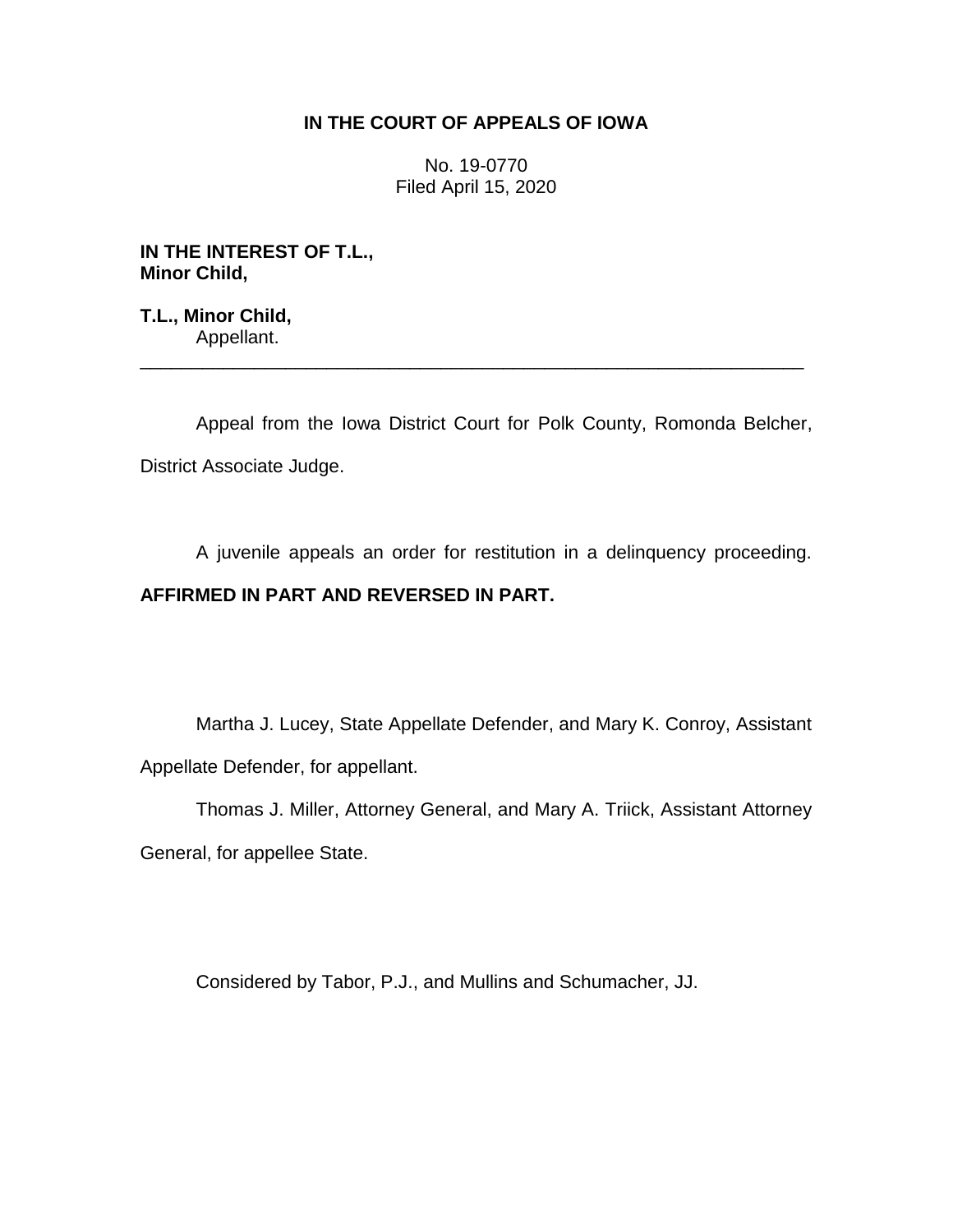**MULLINS, Judge.**

 $\overline{a}$ 

A juvenile, T.L., pled guilty to operating a motor vehicle without the owner's consent and eluding. In its dispositional order, the court withheld delinquency adjudication and entered a consent decree. The victim, whose vehicle was totaled as a result of T.L.'s acts, submitted a victim impact statement requesting restitution in the following amounts: \$1400 for the debt owed on the vehicle that was not covered by insurance;<sup>1</sup> \$500 for the insurance deductible; \$300 for a deposit on a new vehicle; \$1191 to cover tax, title, and registration for a new vehicle; and \$4609 to make up for payments he would not have had to make on a new vehicle in the future. Thereafter, the State moved to modify the dispositional order to include an order for restitution. The court entered an order for restitution in the amount of \$1900, presumably attributable to the first two items of restitution requested. T.L. filed a motion for a restitution hearing, in which he objected to all amounts except the \$500 for the insurance deductible.

At the ensuing restitution hearing, the victim testified he was also required to borrow a relative's car for roughly three weeks, although he was not required to pay the relative any compensation. The victim was unaware of whether his insurance company would have covered the cost of a rental car. The State requested the amount of restitution be modified to \$2200, to additionally include the amount the victim was required to pay as a deposit on a new vehicle, \$300. Later, the State alternatively suggested additional restitution in the amount of \$300 would be appropriate to reflect the reasonable value of the victim's use of his

 $1$  The record indicates the victim owed \$8900 on the vehicle, and the insurance company provided coverage for \$7500 which it paid directly to the lender..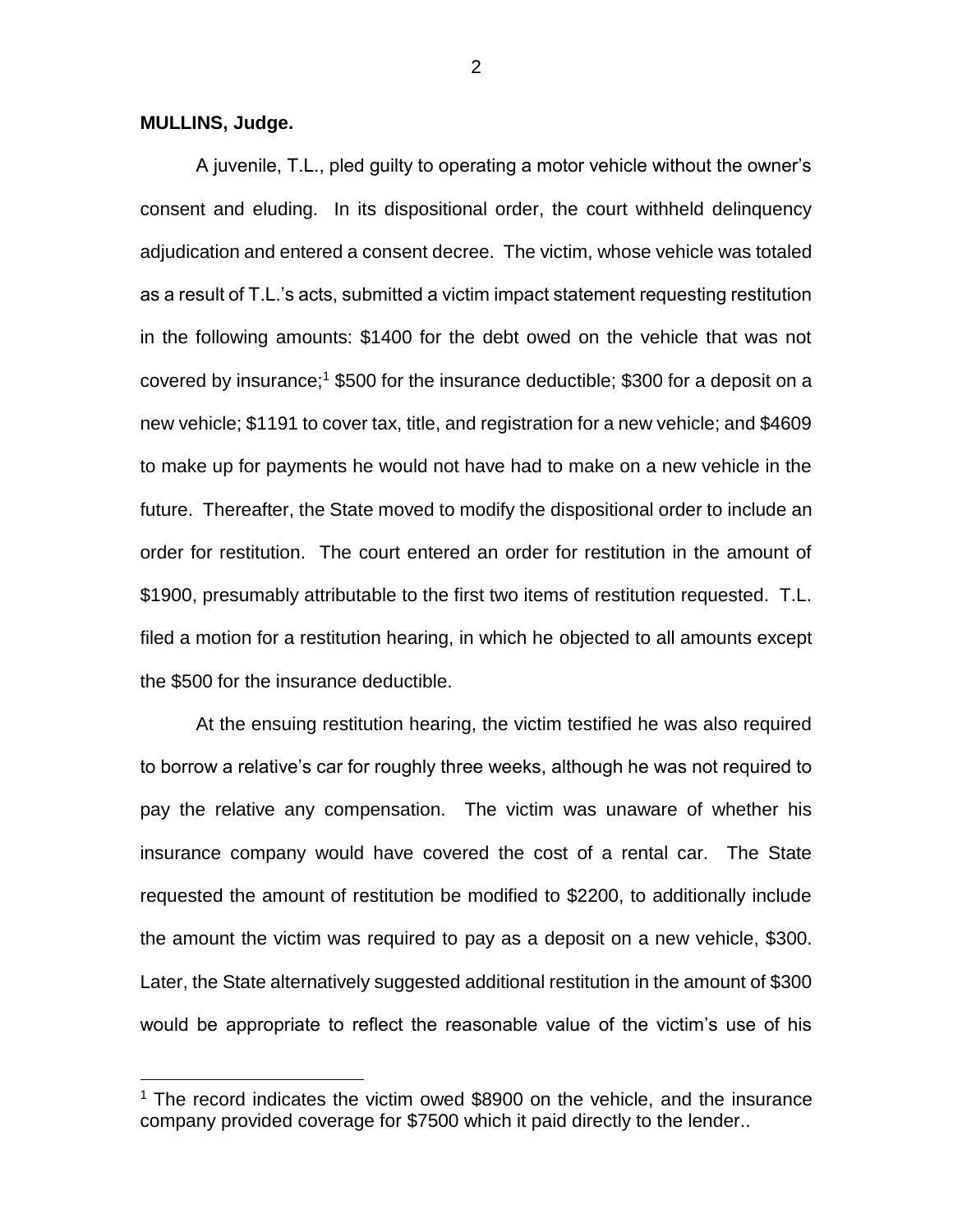relative's vehicle. Even later, the State noted it was also requesting restitution in the amount of \$1191 to cover tax, title, and registration for a new vehicle.

The court announced its restitution decision from the bench, concluding the amount of restitution would be \$2500—\$500 attributable to the insurance deductible, \$1400 for the debt owed on the vehicle that was not covered by insurance, and \$600 for the victim's loss of use of his vehicle for three weeks. The court entered its order for restitution on April 4, 2019, and ordered that the obligation be satisfied by June 4. Later that month, juvenile court services applied for revocation of T.L.'s consent decree. On May 9, the court entered an order revoking T.L.'s consent decree and adjudicating him delinquent. In a separate order, the court entered a restitution lien against T.L. for the amount still owed, \$2000. T.L. appealed the same day. $2^2$ 

On appeal, T.L. claims the juvenile court misapplied the law in ordering restitution for the \$1400 and \$600 items and those items of restitution are unsupported by substantial evidence. $3$  Appellate review of restitution orders is for correction of errors at law. *State v. Gross*, 935 N.W.2d 695, 698 (Iowa 2019). We

 $\overline{a}$ 

 $2$  T.L. had previously filed a notice of appeal following the entry of the order for restitution. The appeal was voluntarily dismissed on the ground that the matter was not appealable at that point in time because T.L. was still under the jurisdiction of the juvenile court due to the prior entry of a consent decree. The order for restitution was a modification of the dispositional order for a consent decree. A consent decree is akin to a deferred judgment in a criminal case, and "a consent decree is not a final order from which a party may appeal as of right." *In re J.J.A.*, 580 N.W.2d 731, 735 (Iowa 1998).

<sup>&</sup>lt;sup>3</sup> The State contests error preservation as to the order for restitution in the amount of \$600, arguing: "T.L. did not specifically object to the inclusion of these costs below and did not file a motion to reconsider when they were ordered." Because T.L. consistently maintained he should only be responsible for \$500 in restitution, we conclude error was preserved.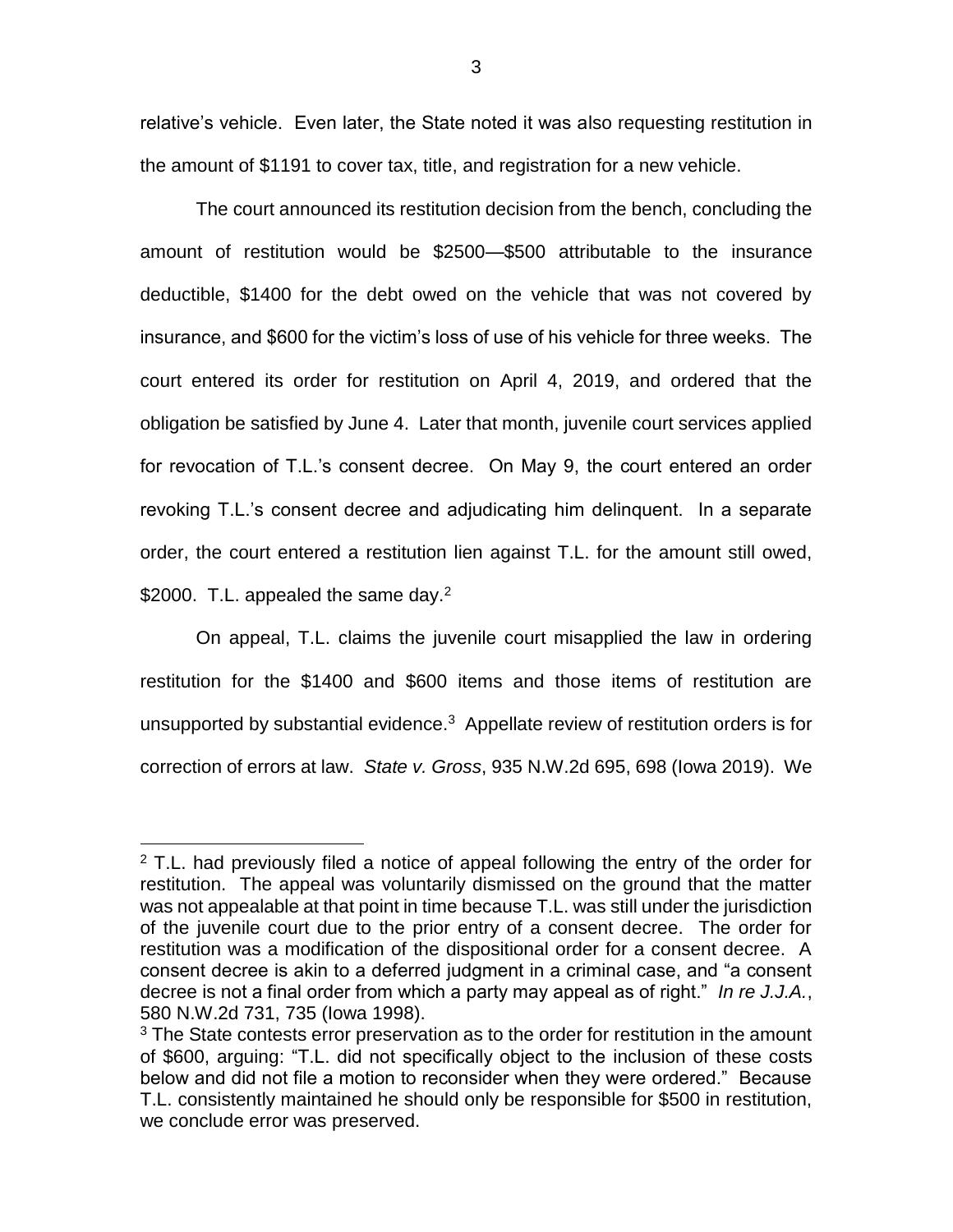will affirm unless "the court's findings lack substantial evidentiary support" or "the court has not properly applied the law." *Id.* (quoting *State v. Albright*, 925 N.W.2d 144, 158 (Iowa 2019)). "Evidence is substantial when a reasonable mind would accept it as adequate to reach a conclusion." *State v. Bonstetter*, 637 N.W.2d 161, 165 (Iowa 2001) (quoting *Hasselman v. Hasselman*, 596 N.W.2d 541, 545 (Iowa 1999)).

When the juvenile court enters a consent decree the court may suspend the proceedings and continue the case under certain terms and conditions established by the court, which may include an order for "restitution consisting of a monetary payment to the victim or a work assignment directly of value to the victim." Iowa Code  $\S$  232.46(1)(a)(4) (2018). The court may order the same when it enters a dispositional order finding a child to have committed a delinquent act. *Id.* § 232.52(2)(a)(2). "Restitution" is defined to include "payment of pecuniary damages to a victim." *Id.* § 910.1(4).

"Pecuniary damages" means all damages to the extent not paid by an insurer on an insurance claim by the victim, which the victim could recover against the offender in a civil action arising out of the same facts or event, except punitive damages and damages for pain, suffering, mental anguish, and loss of consortium.

*Id.* § 910.1(3). "Any damages that are causally related to the criminal activities may be included in the restitution order." *Bonstetter*, 637 N.W.2d at 165. The State bears the burden of proof to establish the victim's entitlement to restitution by a preponderance of the evidence. *See State v. Roache*, 920 N.W.2d 93, 100 (Iowa 2018).

We first consider the value of the vehicle. Where, as here, a motor vehicle is totaled, "the measure of damages is the lost market value plus the reasonable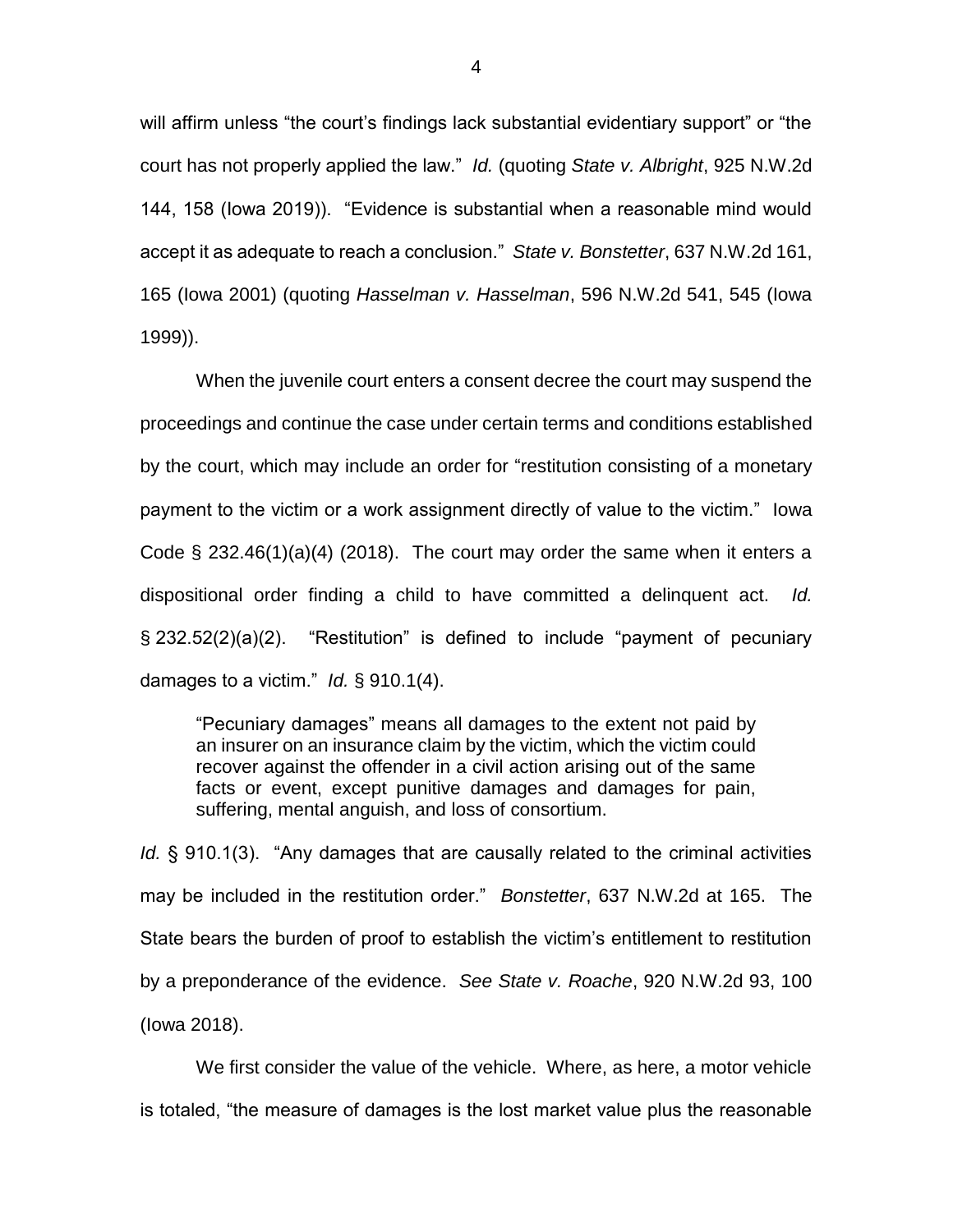value of the use of the vehicle for the time reasonably required to obtain a replacement." *Hawkeye Motors, Inc. v. McDowell*, 541 N.W.2d 914, 916 (Iowa Ct. App. 1995) (quoting *Papenheim v. Lovell*, 530 N.W.2d 668, 671 (Iowa 1995)).

The record shows the victim owed \$8900 on the vehicle, but his insurance carrier only provided coverage for \$7500, thus leaving the victim responsible for \$1400 (\$500 of which was attributable to his deductible). There was no direct evidence as to the actual market value of the vehicle. The victim noted in his own testimony that his insurance carrier likely did not cover the amount of the loan because of the vehicle's high mileage. The State argues the value of the vehicle was at least \$8900, noting the victim purchased it for \$22,000 three years earlier and could have privately sold for at least \$8900. But absolutely no evidence was presented concerning what the vehicle could have been sold for in its condition prior to T.L.'s conduct, and the insurance company's payment of \$7500 plus the victim's obligation for a \$500 deductible is evidence of the insurer's determination of a value of \$8000.

The State goes on to argue the "court may properly consider how much a victim has been forced to pay a third party as a result of the defendant's criminal actions when determining the value of an item and the appropriate amount of restitution." It is true that "[r]estitution damages are to be determined . . . in the same manner as in a civil case." *Roache*, 920 N.W.2d at 102 (ellipsis in original) (quoting *State v. Watts*, 587 N.W.2d 750, 751–52 (Iowa 1989)). Indeed, operating a motor vehicle without an owner's consent and then totaling it is akin to the civil intentional tort of conversion. *See State v. Hollinrake*, 608 N.W.2d 806, 808 (2000) ("Conversion is the intentional exercise of control over property 'which so seriously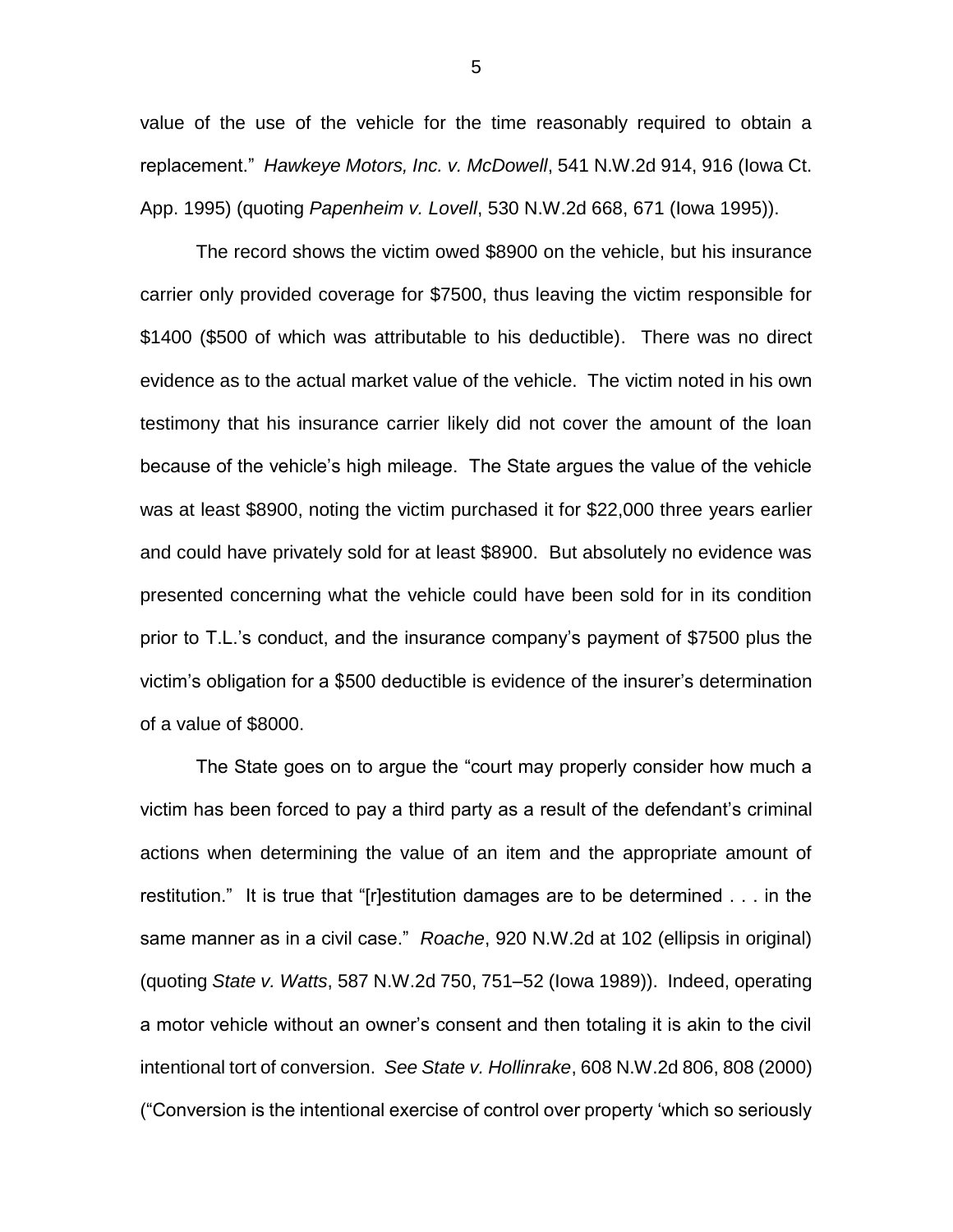interferes with the right of another to control it that the actor may justly be required to pay . . . the full value of the chattel.'" (citation omitted)). And "[l]iability for intentional torts extends to a broader range of harms than merely negligent conduct," and tort victims "may seek indemnity from a tortfeasor for the victim's liability to a third party resulting from the tort." *Roache*, 920 N.W.2d at 103. But here, the victim's liability to his financer pre-existed the tort, it did not result from the tort. And the victim seemed to agree that his car was valued at a lower amount because of the vehicle's high mileage. The high mileage was not a result of T.L.'s tort. In addition, the balanced owed the financer is a function of interest rate and payment schedule, not value of the vehicle. At the end of the day, the victim is only entitled to the lost market value. *Hawkeye Motors*, 541 N.W.2d at 916. Upon the evidence presented, namely the insurance carrier's valuation of the vehicle, absent any other evidence that is relevant to determining the current market value of the vehicle, we find the court's valuation of the vehicle is not supported by substantial evidence. The evidence is only sufficient to support a valuation of \$8000, of which \$7500 was paid by the insurer.

We next consider the reasonable value of the use of the vehicle for the time reasonably required to obtain a replacement. On this point, T.L. argues, because the victim did not have to pay for a substitute vehicle, he is not entitled to loss-ofuse damages or, alternatively, the amount ordered by the court was otherwise unsupported by substantial evidence. While there was evidence as to how much the victim used his relative's vehicle, there was no evidence concerning the value of that use, and no evidence he paid any amount for that use. There was also no evidence concerning the reasonable cost of a substitute. The State, with no basis